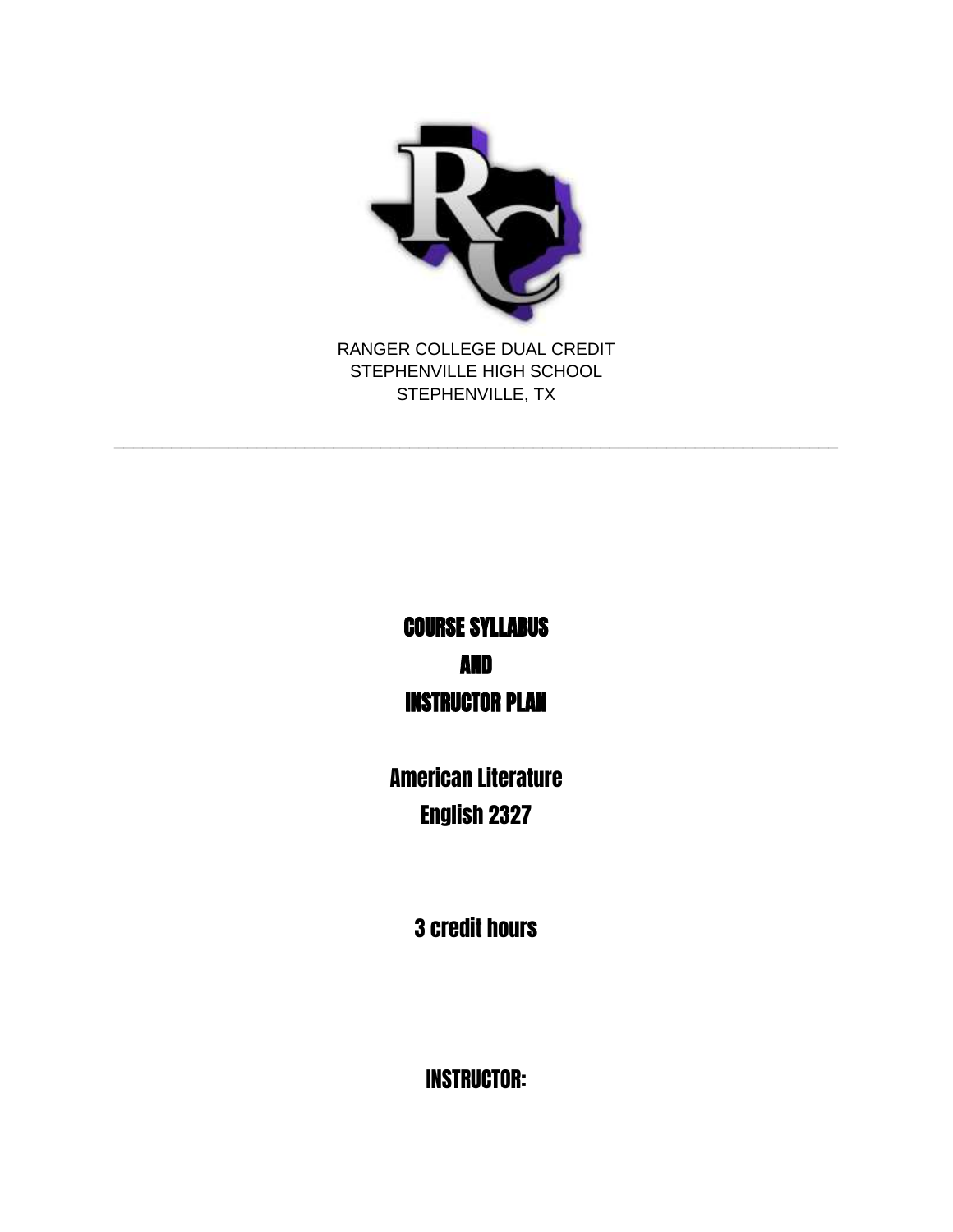## Camilla Brewer

#### **Instructor Information**

| Instructor:        | Camilla (Cami) Brewer         |
|--------------------|-------------------------------|
| E-mail:            | camilla.brewer@sville.us      |
| Phone:             | 254-968-4141                  |
| Room Number:       | 401, Stephenville High School |
| Conference Period: | 3rd & 4th (9:18 - 10:53)      |

#### **Course Description**

This course presents a one-semester survey of American literature from the period of exploration and settlement to the present. Students will study works of prose, poetry, drama, and fiction in relation to their historical and cultural contexts. Texts will be selected from among a diverse group of authors for what they reflect and reveal about the evolving American experience and character. Prerequisite: English 1301. Credit: 3 semester hours.

#### **Texas Core Curriculum Statement of Purpose**

Students will gain a foundation of knowledge of human cultures and the physical and natural world, develop principles of personal and social responsibility for living in a diverse world, and advance intellectual and practical skills that are essential for all learning.

#### **Required Text and Materials**

Title: *The Norton Anthology of American Literature*, Shorter Ninth Edition Editor: Robert S. Levine Publisher: W. W. Norton and Company, 201 ISBN: 978-0-393-26452-4

#### **Core Objectives**

This course directly meets the following of the six Core Objectives:

- **Critical Thinking Skills**: To include creative thinking, innovation, inquiry, analysis, evaluation, and synthesis of information
- **Communication Skills**: To include effective development, interpretation, and expression of ideas through written, oral, and visual communication **Empirical and Quantitative Skills**: To include the manipulation and analysis of numerical data or observable facts resulting in informed conclusions
- **Teamwork**: To include the ability to consider different points of view and to work effectively with others to support a shared purpose or goal
- **Personal Responsibility**: To include the ability to connect choices, actions, and consequences to ethical decision-making

**Social Responsibility**: To include intercultural competence, knowledge of civic responsibility, and the ability to engage effectively in regional, national, and global communities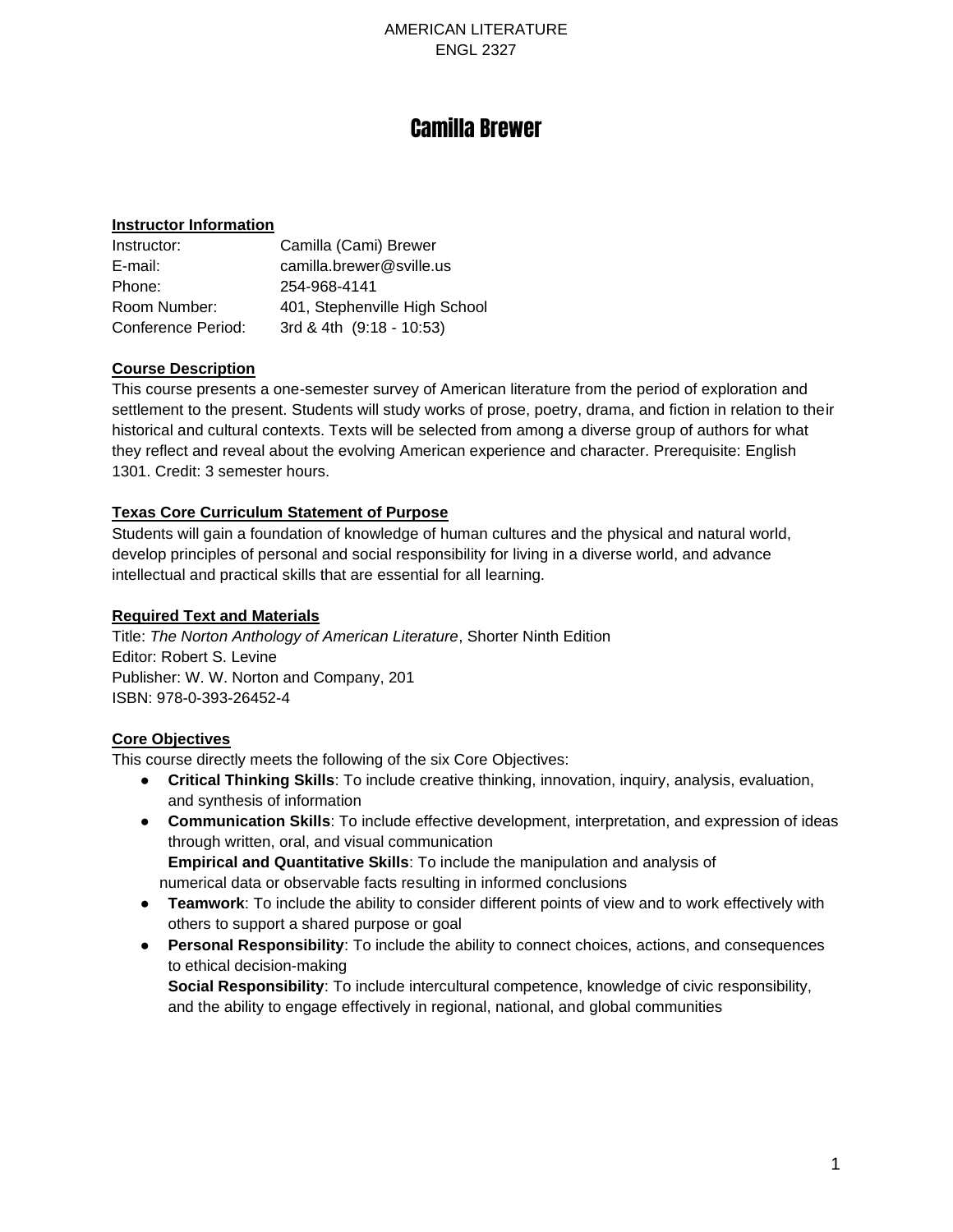### **Methods of Instruction**

This is a multimedia class, and as such may include lectures, assigned readings, discussions, group projects, videos, electronic documents, PowerPoints, and more. It also features regular class presentations by students about authors/works that are in addition to the assigned readings.

### **Methods of Assessment**

In this class we will read, study, evaluate, and discuss many works of fiction, nonfiction, poetry, and drama. Based on this, students will complete the following assignments to facilitate and assess their learning. Each of these assessments addresses one or more of the Core Objectives: **Critical Thinking Skills (CT), Communication Skills (COM), Empirical and Quantitative Skills (EQS), Teamwork (TW), Personal Responsibility (PR), Social Responsibility (SR).**

- **Literature Reader Response Essay (COM)**: Students will compose a response paper in reaction to their reading of one of the choice American literature novels for the course.
- **Multimedia Project (CT, COM, TW, PR)**: Students will work in teams to create and present a multimedia project over a chosen topic/motif/symbol/theme from their reading of *A Streetcar Named Desire* by Tennessee Williams.
- **Quizzes (CT)**: These quizzes will assess students' completion and understanding of the assigned readings and the American Literary periods.
- **Reading and homework (PR)**: Students are expected to complete all of the assigned readings. These readings may come from the official course textbook or from other sources chosen by the instructor.
- **Midterm Exam and Final Exam (CT, COM, PR)**: Students will take a Midterm and a Final.

Student grades will be made up of the following components:

| Total                     | 100%       |
|---------------------------|------------|
| $\bullet$ Final Exam      | 30%        |
| • Midterm Exam            | 20%        |
| $\bullet$ Quizzes         | 10%        |
| • Reader Response Paper   | 20%        |
| • Multimedia Presentation | <b>20%</b> |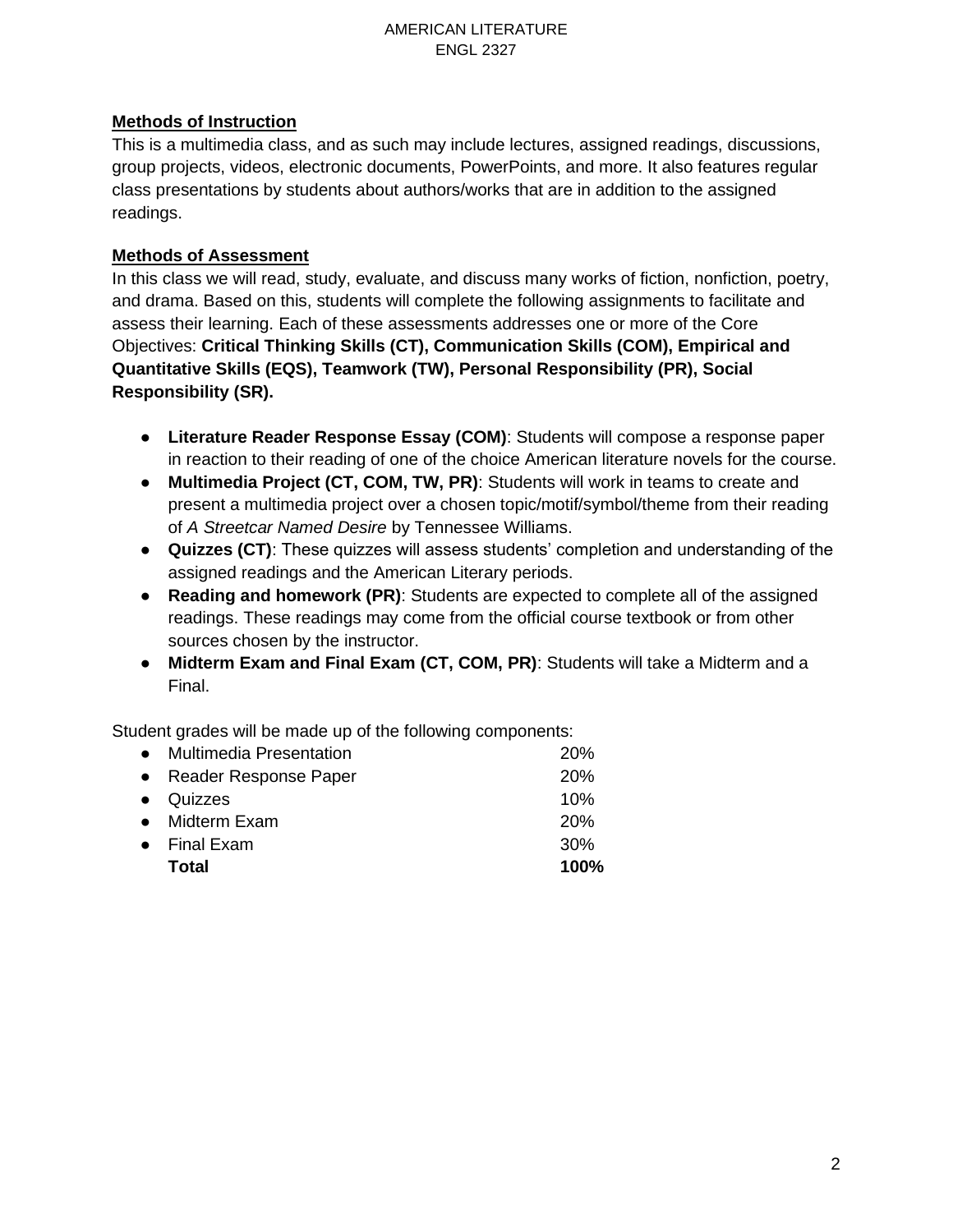### **Grading**

To pass the class, students must achieve at least a 70% overall grade.

- A 90-100%
- B 80-89%

C 70-79% (a C in this course will not count as an Advanced Measure for Distinguished Program)

F Below 70%

**Grades:** Grades will be recorded in Skyward for all grades taken in this class to meet the minimum expectations per district policy, but you need to understand that there will be more grades in Skyward than will actually count toward your Ranger College transcript. Only the methods of assessment listed on page 3 will count toward your dual credit grade. **It is possible and very likely for your high school English 3 grade to be different from your Ranger College credit grade.**

### **EXAMINATIONS:**

The two exams will consist of identification and essay questions, the latter calling for application and evaluation rather than regurgitation.Each exam will be discussed before the test date. You will need to show depth and logic for your claims and be able to support the claims with relevant material from the readings.

### **Reader Response Paper: (4-8 Pages, typed and double-spaced, MLA format)**

The following authors and works will be the subject of the student reader response paper throughout the semester. You will be required to sign up for THREE of these novels.

Read the text, noting places where you responded strongly and jotting down possible reasons for your responses. Look over your notes. Drawing upon them, identify the five most important influences (reading tastes, people you know, personal experiences, previous courses/texts, religious, economic, political, or other general attitudes, immediate circumstances.)

Order the influences from the least to most important. In your description of each include (1) a definition of the influence, (2) indication of which part or parts was shaped by the influence, and (3) the nature of the response. Papers will be due for each novel according to the course outline.

- *1. The Scarlet Letter* by Nathaniel Hawthorne
- *2. The Adventures of Huckleberry Finn* by Mark Twain
- *3. The SecretLife of Bees* by Sue Monk Kidd
- *4. To Kill a Mockingbird* by Harper Lee
- *5. The Joy Luck Club* by Amy Tan
- *6. This Boy's Life* by Tobias Wolff
- *7. The Things They Carried* by Tim O'Brien
- 8. *Cold Sassy Tree* by Olive Ann Burns
- 9. *Into The Wild* by Jon Krakauer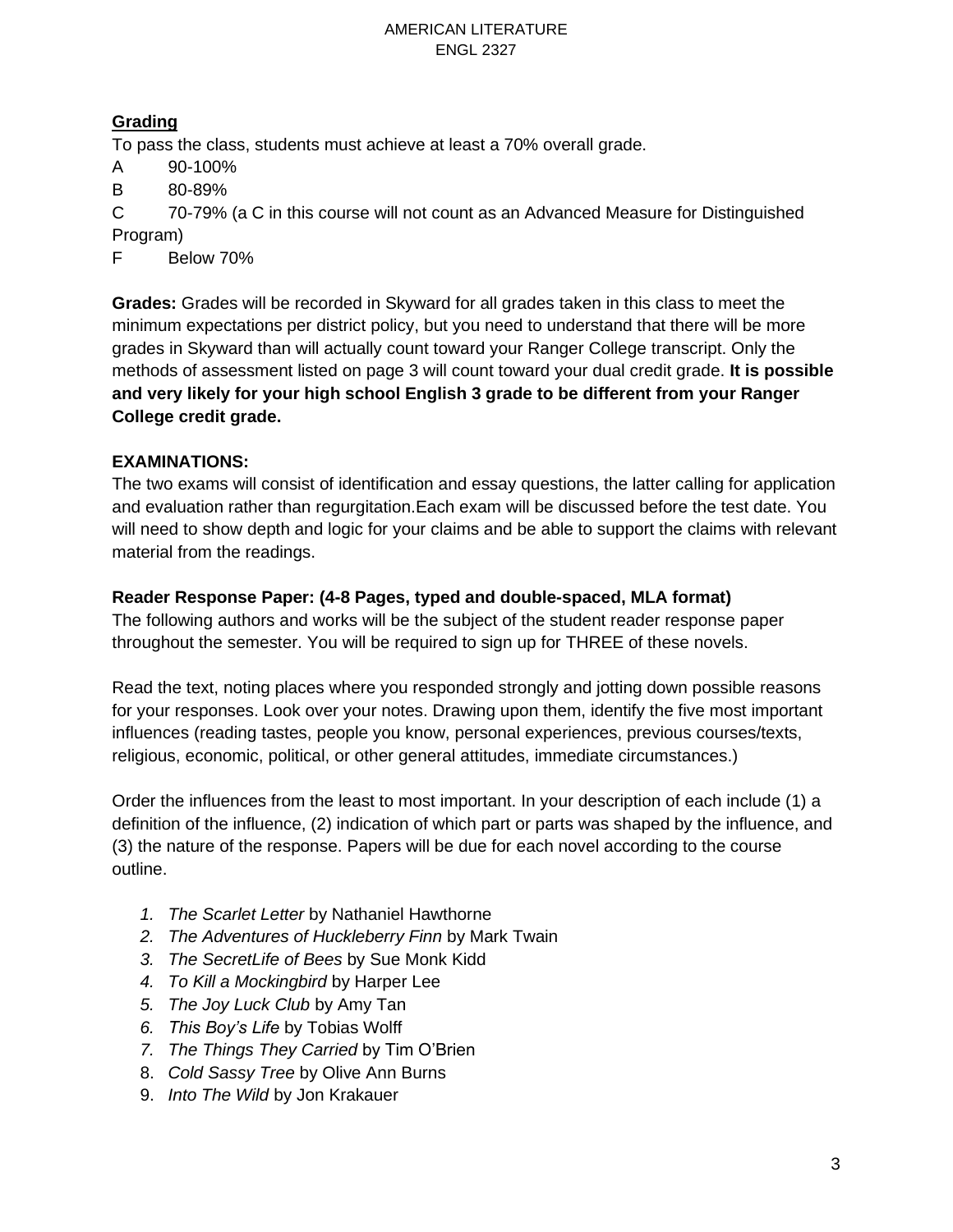- 10. *Angela's Ashes* by Frank McCourt
- 11. *Grit* by Angela Duckworth

**LITERATURE MULTIMEDIA PROJECTS:** In small groups, you will be given a topic/theme/symbol/motif to trace in the reading of Tennessee Williams' play, *A Streetcar Named Desire.*

**Google apps:** Students should have their iPads available with Google Classroom, school email, and Remind downloaded, as well as other apps as will be discussed in class. Most communication will be done in class and through these apps, especially Classroom and Remind.

## **CLASSROOM POLICIES**

- **1. Absences:** If a student has the equivalence of three weeks of unofficial absences in a course in which he/she is currently enrolled, *the instructor may drop the student with a grade of "F."* Unofficial absences are counted from the first day of class as listed in the College Calendar, regardless of the date of the student's registration. The only official absence is an authorized school activity or extracurricular event. All work and/or assignments missed because of an official absence must be completed in the time allowed according to district policy.
- 2. **Late Work:** Late work will receive a grade of zero.
- 3. **Participation:** Students are expected to participate in class discussions and come to class having completed the assigned readings.
- 4. **Cheating/Plagiarism:** Any assignment reflecting cheating, plagiarism or any other form of academic dishonesty will receive a grade of zero. A second instance of plagiarism will result in automatic failure of the class.
- 5. **Personal Conduct:** Adult behavior is expected of all students at all times. Misconduct, including sleeping in class, will be punishable by immediate dismissal from class. Students are expected to maintain classroom decorum that includes respect for other students and the instructor, as well as an attitude that seeks to take full advantage of the education opportunity represented by enrollment in this class and Ranger College.
- 6. **Tutorials:** Tutoring is available upon request.
- 7. **ADA Statement:** Ranger College provides a variety of services for students with learning and/or physical disabilities. The student is responsible for making the initial contact with the Ranger College Counselor. It is advisable to make this contact before or immediately after the semester begins.
- 8. **Cell Phones and Electronic Devices:** Students should not text or use phones/electronic devices in class unless instructed to do so for class purposes only.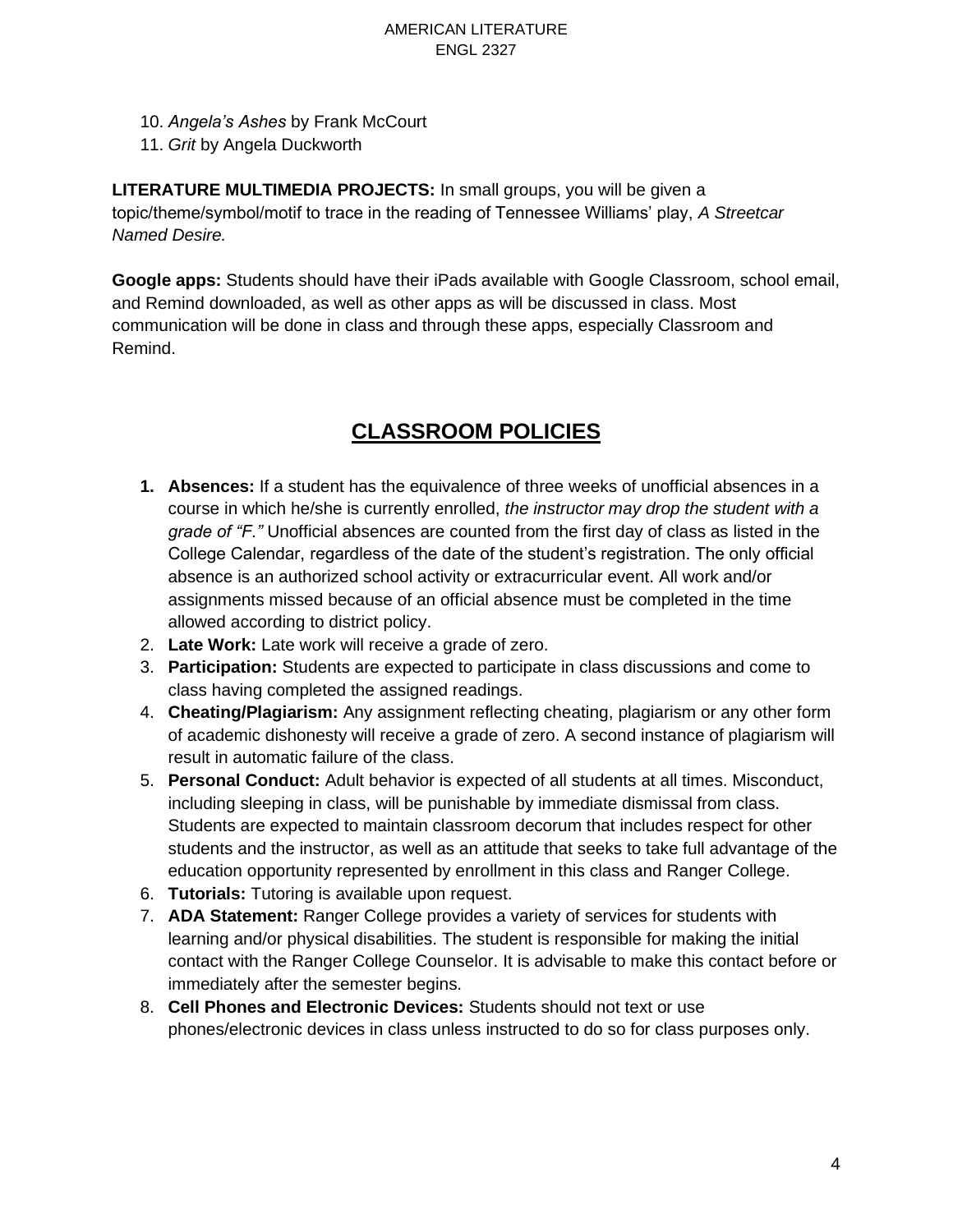### **FINAL ESSAY GRADING RUBRIC**

**An A paper (90-100%)** is excellent in nearly all respects. It shows originality of thought that goes beyond material presented in class. It is well argued and well organized with a clear, specific, and ambitious thesis or exploratory question. It is well developed with content that is specific, interesting, appropriate, and convincing. It has logical and artful transitions and is marked by stylistic finesse and varied sentence structures. It demonstrates command of mature diction and has few, if any, mechanical, grammatical, spelling, or diction errors. It correctly uses MLA format and conventions.

**A B paper (80-89%)** is excellent in many respects, but it has a less sophisticated thesis or exploratory question, a less distinguished style, and a minor lapse or two in organization and development. It has a few ineffective and/or incorrect sentence structures. It contains minor instances of awkward or ineffective wording and phrasing. It has some minor mechanical, grammatical, spelling, and/or diction problems. It contains one or two minor errors in MLA format.

**A C paper (70-79%)** is generally competent, but compared to a B paper it has a weaker thesis or exploratory question and less effective style and development. It contains some lapses in organization, poor or awkward transitions, and less varied sentence structures that tend toward choppiness or monotony. In some places the wording and phrasing is substantially awkward, ineffective, and/or confusing. It contains some significant errors in grammar, sentence structure, mechanics, spelling, and/or diction. It contains several significant errors in MLA format.

**A D paper (60-69%)** is below average and generally deficient. It presents a thesis or exploratory question that is too vague, unfocused, or obvious to be developed effectively. It generally exhibits problems with organization, support, transitions, sentence structure, mechanics, grammar, spelling, and diction that impede the reader's understanding. It strays from the appropriate topic and/or focus. Its use of MLA format is generally deficient.

**An F paper (59% and below)** is far below average. It has no clear thesis or central topic. It displays a lack of organization, support, and development. It contains major and repeated problems with mechanics, grammar, spelling, and/or diction, to the point of rendering the text incoherent. It fails to fulfill the assignment and/or is unacceptably brief. It is not presented in MLA format.

#### **COMMENTS**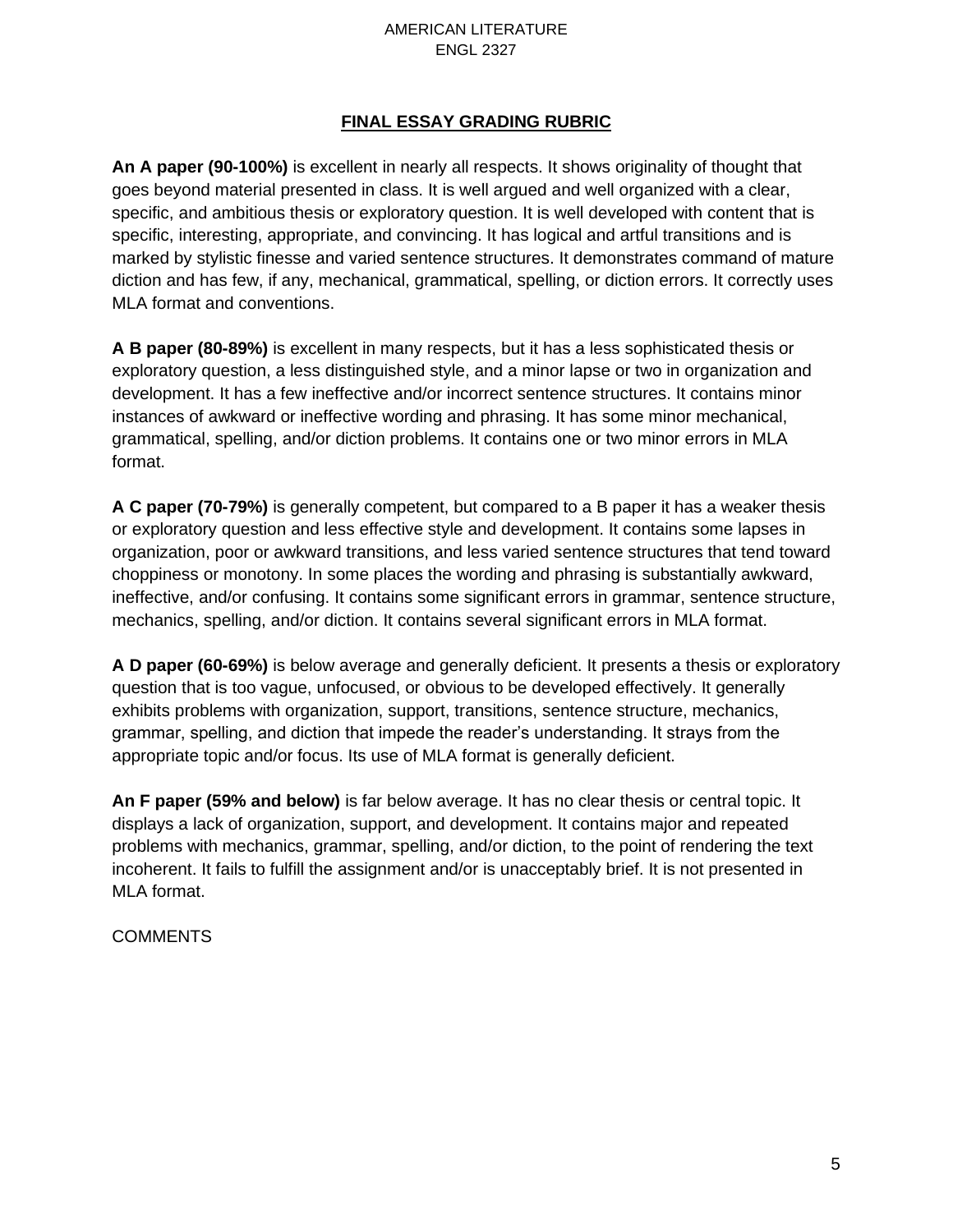## **COURSE OUTLINE AND SCHEDULE**

\*These assigned readings are subject to change should time be a factor

| Week 1<br>$(Jan 7-10)$  | #OneWord project                                                                                                                                                                                                                                                                                                                                                                                 |  |
|-------------------------|--------------------------------------------------------------------------------------------------------------------------------------------------------------------------------------------------------------------------------------------------------------------------------------------------------------------------------------------------------------------------------------------------|--|
| Week 2<br>$(Jan 13-17)$ | <b>Beginnings to 1700 (Colonial Period)</b><br>Exploring Origins (p. 6-10)<br>Enlightenment Ideals (p. 17-20)<br>Iroquois Creation Story (p. 30-35)<br>$\bullet$<br>Quiz<br>$\bullet$<br>Sinners in the Hands of an Angry God by Jonathan Edwards (p. 197-<br>$\bullet$<br>199 & 203-204)                                                                                                        |  |
| Week 3<br>(Jan 21-24)   | 1700-1820 (Early Revolutionary Period-Age of Reason)<br>from Letters from an American Farmer, from Letter III. "What Is an<br>American" by J. Hector St. John de Crevecoeur (p. 333-337)<br>"The Crisis, No. 1" by Thomas Paine (346-351)<br>$\bullet$<br>From the Declaration of Independence by Thomas Jefferson (354-<br>360)<br><b>Discussion Board</b><br>Comma Rule #1 & Quiz<br>$\bullet$ |  |
| Week 4<br>(Jan 27-31)   | Response to Reading Essay - Respond to one of last week's readings.<br><b>See Rubric</b>                                                                                                                                                                                                                                                                                                         |  |
| Week 5<br>(Feb 3-7)     | "Self-Reliance" by Ralph Waldo Emerson (596-613) skim for meaning<br>"Resistance to Civil Government" by Henry David Thoreau (903-918)<br>Comma Rule #2 & Quiz<br>Sojourner Truth Timed Rhetorical Analysis Essay completed in class                                                                                                                                                             |  |
| Week 6<br>(Feb 10-14)   | "Song of Myself" (1088-excerpts) and "The Wound Dresser" (p. 1146-<br>1148) by Walt Whitman<br>poetry selections from Emily Dickinson (1250-1271)<br>$\bullet$<br>12-line poem project (done in class)<br>$\bullet$<br>1st SSR book review due                                                                                                                                                   |  |
| Week 7<br>(Feb 17-21)   | "Address Delivered at the Dedication of the Cemetery at Gettysburg"<br>by Abraham Lincoln (p. 801)<br>"What to the Slave is the Fourth of July" by Frederick Douglass (with<br>analysis worksheet and a Timed Rhetorical Analysis Writing) (p.<br>1066-1069)                                                                                                                                     |  |
| Week 8<br>(Feb 24-28)   | <b>Midterm Examination</b><br>1865-1914 (Realism)<br>"The Notorious Jumping Frog of Calaveras County" by Mark Twain<br>(handout)<br>From "Little Women" by Louisa May Alcott (p. 1306-1312)                                                                                                                                                                                                      |  |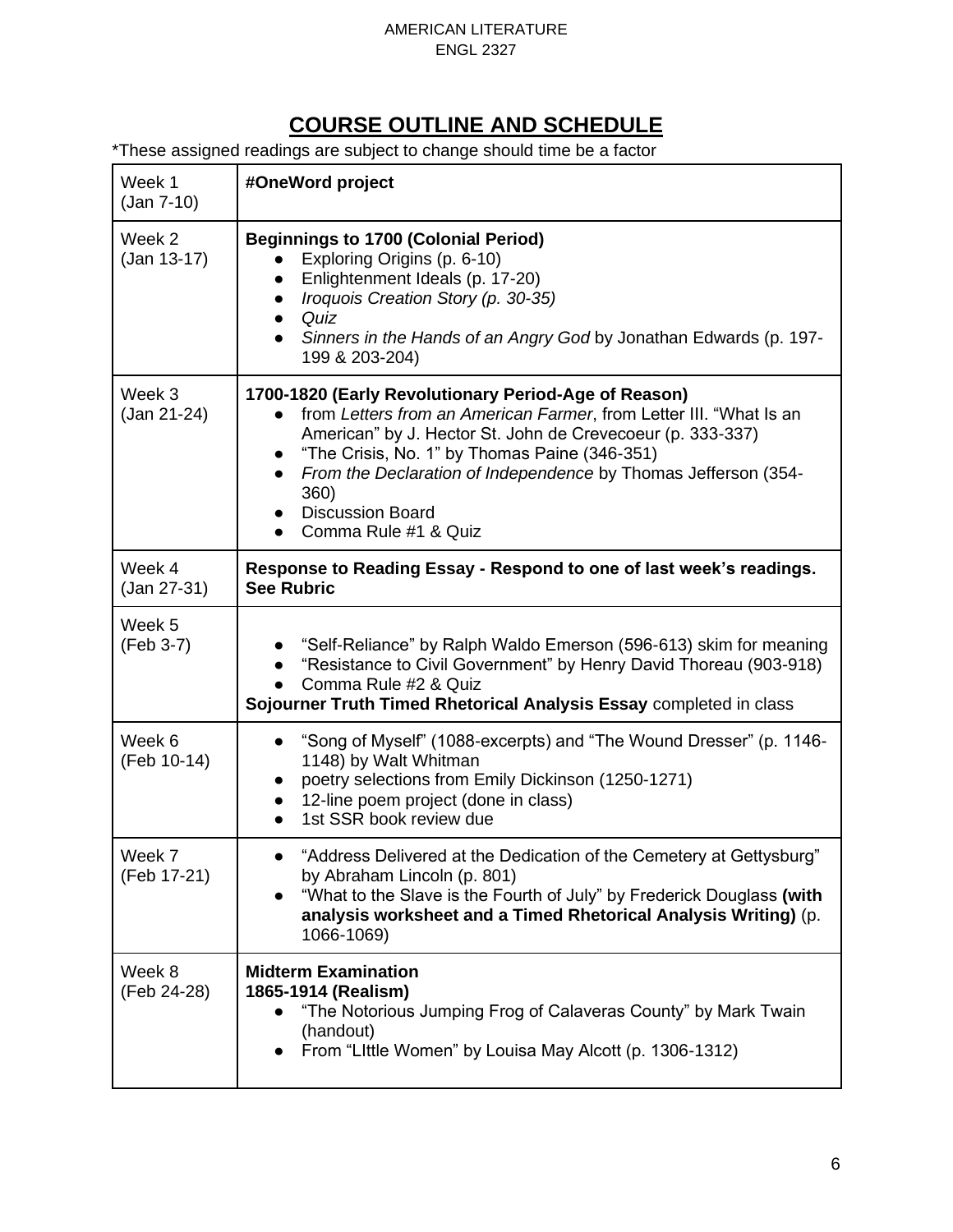| Week 9<br>(Mar 2-6)                                 | excerpts from The Jungle by Upton Sinclair (.pdf) completed in class<br>"A White Heron" by Sarah Orne Jewett<br>"We Wear the Mask" by Paul Laurence Dunbar<br>$\bullet$<br>Assign Reader Response papers<br>$\bullet$                                            |  |
|-----------------------------------------------------|------------------------------------------------------------------------------------------------------------------------------------------------------------------------------------------------------------------------------------------------------------------|--|
| Week 10<br>(Mar 9-13<br>Spring Break)<br>Mar 16-20) | "Declaration of Sentiments" by Elizabeth Cady Stanton (handout)<br>$\bullet$<br>"Desiree's Baby" by Kate Chopin<br>$\bullet$<br>"The Yellow Wallpaper" by Charlotte Perkins Gilman<br>$\bullet$<br><b>Timed Writing over Florence Kelley Speech</b><br>$\bullet$ |  |
| Week 11<br>(Mar 23-27)                              | 1914-1945 (Modern Period)<br>"In a Station of the Metro" by Ezra Pound<br>• "Chicago" and "Grass" by Carl Sandburg<br>"The Red Wheelbarrow" by William Carlos Williams<br>$\bullet$                                                                              |  |
| Week 12<br>(Mar 30-Apr<br>3)                        | (Harlem Renaissance)<br>"If We Must Die" by Claude McKay<br>"How It Feels to Be Colored Me" by Zora Neale Hurston<br>• "I, Too" by Langston Hughes<br>2nd SSR Book Review due                                                                                    |  |
| Week 13<br>(Apr 6-9)                                | "Richard Cory" by Edwin Arlington Robinson (p. 1858)<br>$\bullet$<br>"Mending Wall," (p. 1913-1914) "'Out, Out--'" (p. 1921-1922) by<br>$\bullet$<br><b>Robert Frost</b><br><b>Reader Response Papers Due Friday</b>                                             |  |
| Week 14<br>(Apr 14-17)                              | Literature Since 1945 (Postmodernism or Contemporary Period)<br>Streetcar Named Desire, Scenes 1-5 by Tennessee Williams (handout)                                                                                                                               |  |
| Week 15<br>(Apr 20-24)                              | Streetcar Named Desire, Scenes 6-11 by Tennessee Williams (handout)                                                                                                                                                                                              |  |
| Week 16<br>(Apr 27- May<br>1)                       | <b>Multimedia Projects Due Friday</b>                                                                                                                                                                                                                            |  |
| Week 17<br>(May 4-8)                                | Final Exam - Ranger grades due<br>"We Real Cool" by Gwendolyn Brooks<br>"Howl" by Allen Ginsberg<br>"I Have a Dream" by Martin Luther King, Jr.                                                                                                                  |  |
| Week 18<br>(May 11-15)                              | "Courage" by Anne Sexton (handout)<br>"Lady Lazarus" by Sylvia Plath<br>"I Want a Wife" by Judy Brady                                                                                                                                                            |  |
| Week 19<br>(May 18-22)                              | <b>College Resumes</b>                                                                                                                                                                                                                                           |  |
| Week 20                                             | <b>Finish College Resumes</b>                                                                                                                                                                                                                                    |  |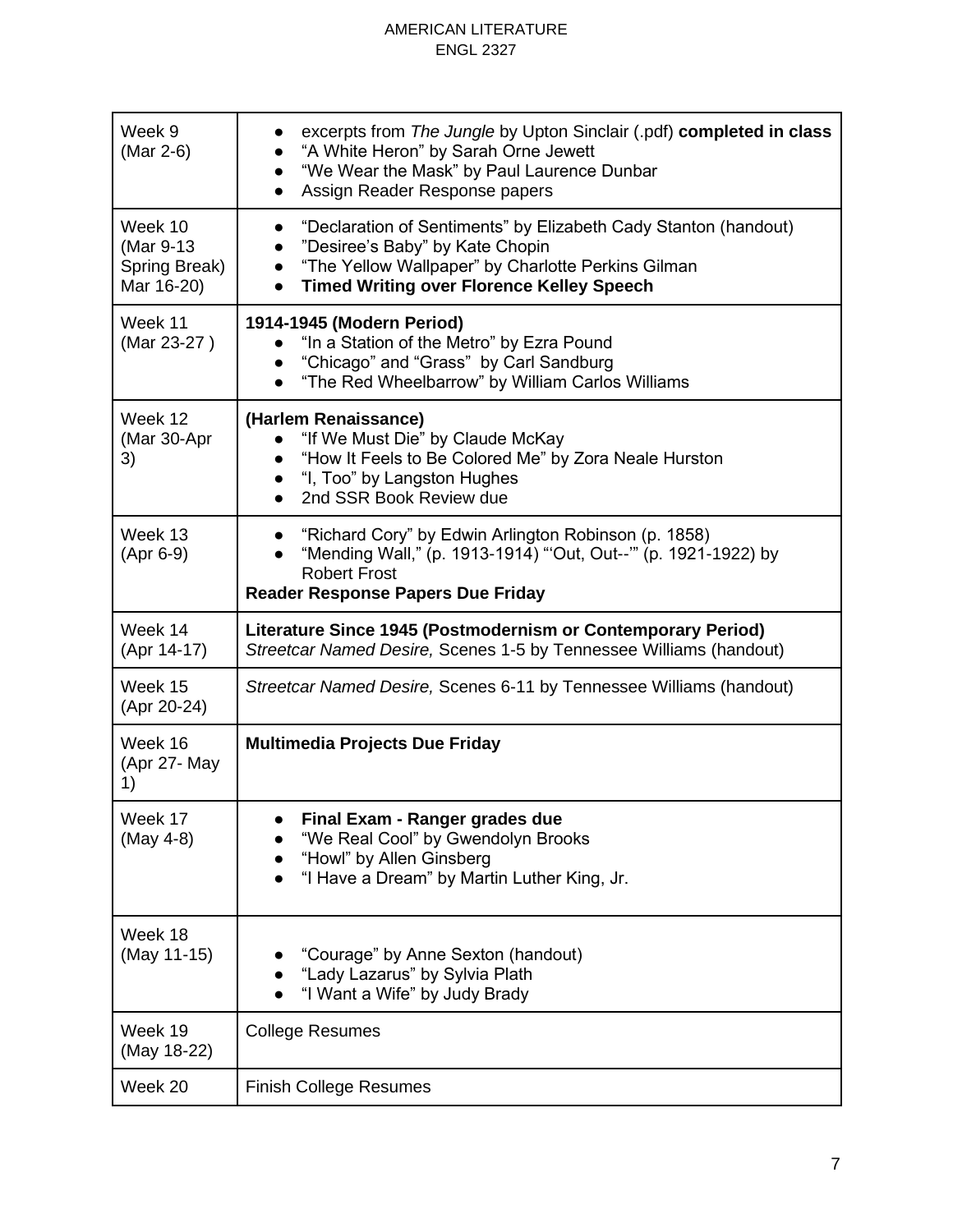| (May 25-29) | Semester Exams<br>Final SSR Book Review due |
|-------------|---------------------------------------------|
|             |                                             |